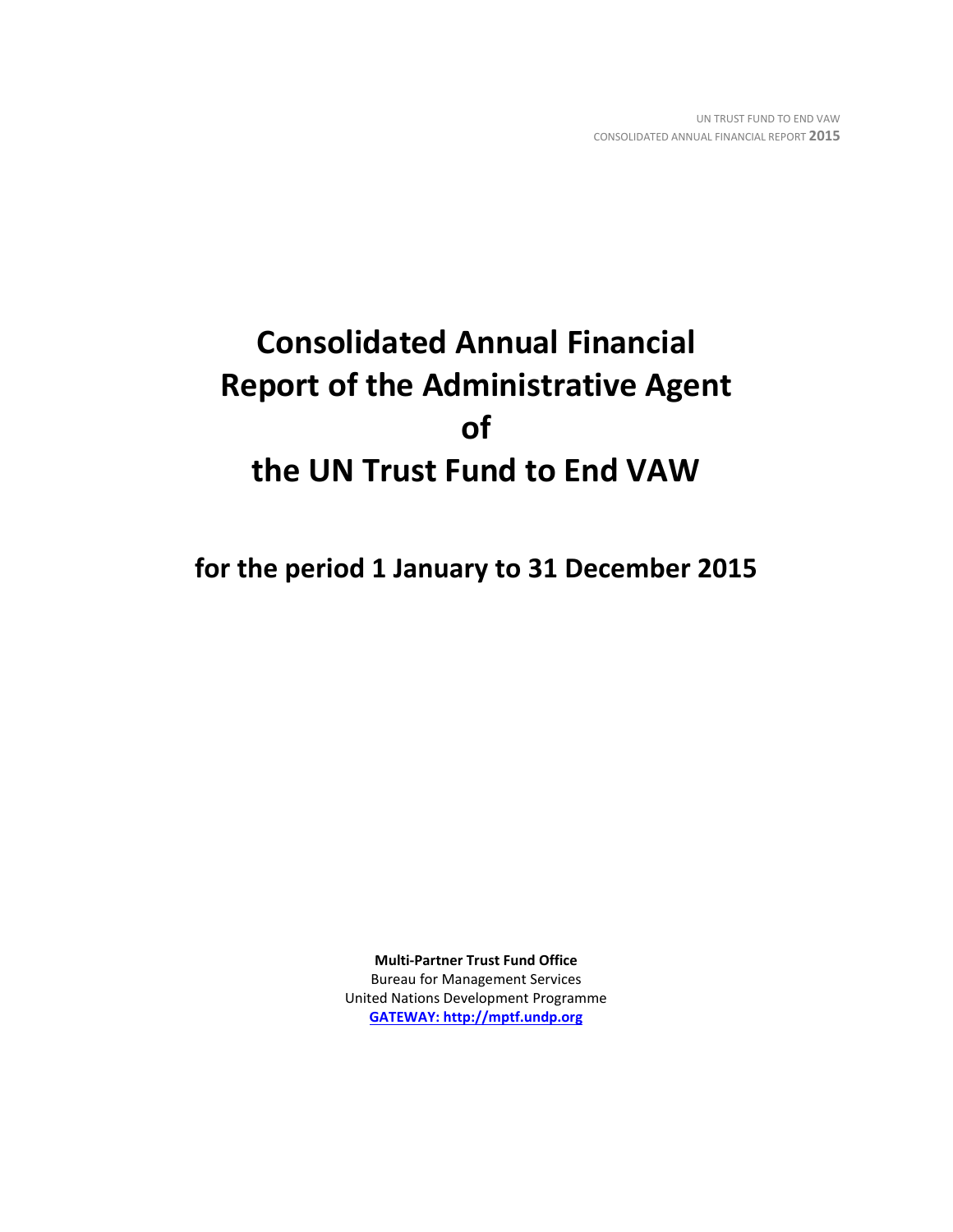# **PARTICIPATING ORGANIZATIONS CONTRIBUTORS**



International Organization for Migration



Pan American Health Organisation



United Nations Development Programme



United Nations Educational, Scientific and Cultural Organizations



United Nations Population Fund



United Nations Children's Fund



United Nations Entity for Gender Equality and the Empowerment of Women



World Health Organization



United Nations Entity for Gender Equality and the Empowerment of Women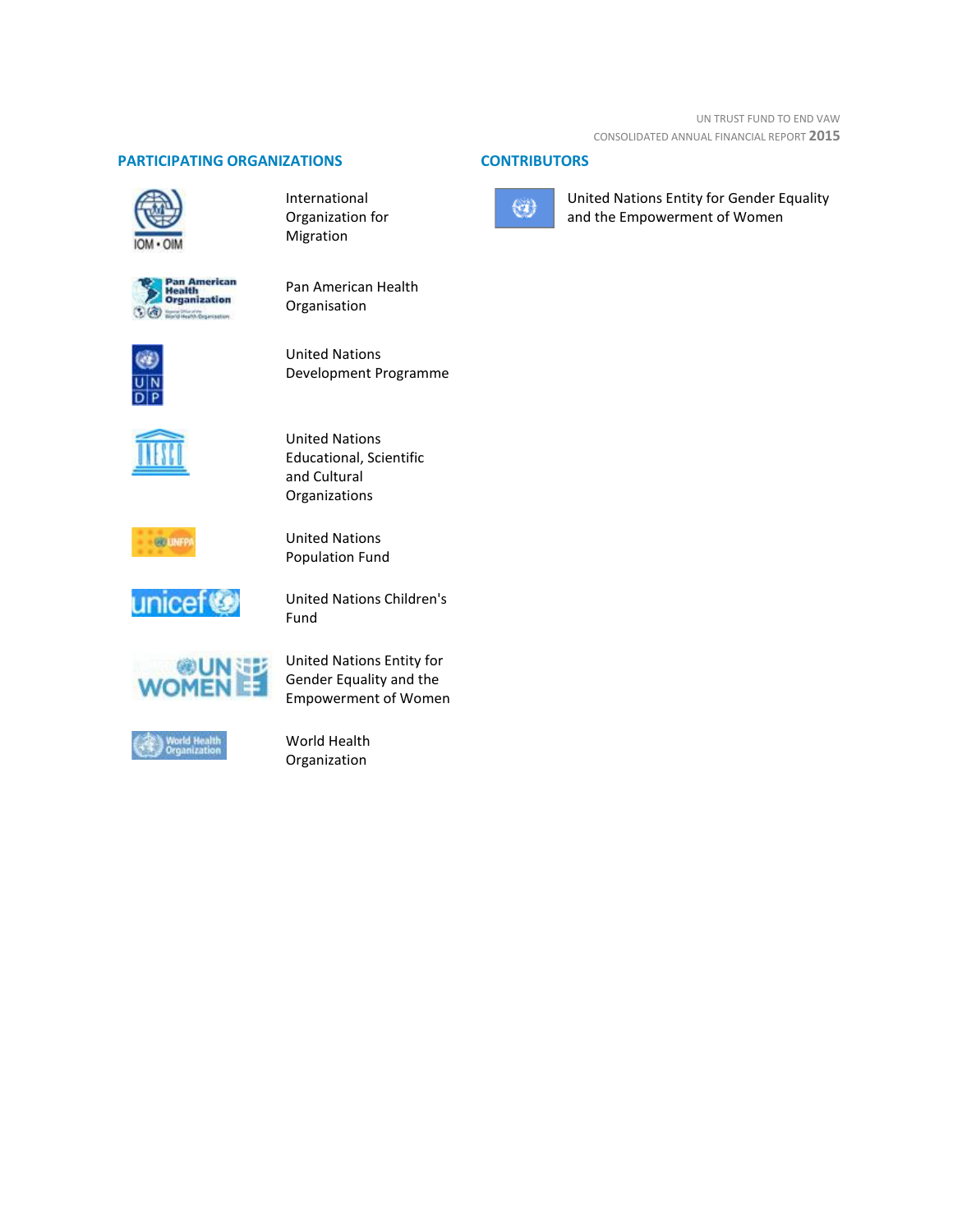# **DEFINITIONS**

# **Allocation**

Amount approved by the Steering Committee for a project/programme.

# **Approved Project/Programme**

A project/programme including budget, etc., that is approved by the Steering Committee for fund allocation purposes.

# **Contributor Commitment**

Amount(s) committed by a donor to a Fund in a signed Standard Administrative Arrangement with the UNDP Multi-Partner Trust Fund Office (MPTF Office), in its capacity as the Administrative Agent. A commitment may be paid or pending payment.

# **Contributor Deposit**

Cash deposit received by the MPTF Office for the Fund from a contributor in accordance with a signed Standard Administrative Arrangement.

# **Delivery Rate**

The percentage of funds that have been utilized, calculated by comparing expenditures reported by a Participating Organization against the 'net funded amount'.

# **Indirect Support Costs**

A general cost that cannot be directly related to any particular programme or activity of the Participating Organizations. UNDG policy establishes a fixed indirect cost rate of 7% of programmable costs.

# **Net Funded Amount**

Amount transferred to a Participating Organization less any refunds transferred back to the MPTF Office by a Participating Organization.

# **Participating Organization**

A UN Organization or other inter-governmental Organization that is an implementing partner in a Fund, as represented by signing a Memorandum of Understanding (MOU) with the MPTF Office for a particular Fund.

# **Project Expenditure**

The sum of expenses and/or expenditure reported by all Participating Organizations for a Fund irrespective of which basis of accounting each Participating Organization follows for donor reporting.

# **Project Financial Closure**

A project or programme is considered financially closed when all financial obligations of an operationally completed project or programme have been settled, and no further financial charges may be incurred.

# **Project Operational Closure**

A project or programme is considered operationally closed when all programmatic activities for which Participating Organization(s) received funding have been completed.

# **Project Start Date**

Date of transfer of first instalment from the MPTF Office to the Participating Organization.

# **Total Approved Budget**

This represents the cumulative amount of allocations approved by the Steering Committee.

# **US Dollar Amount**

The financial data in the report is recorded in US Dollars and due to rounding off of numbers, the totals may not add up.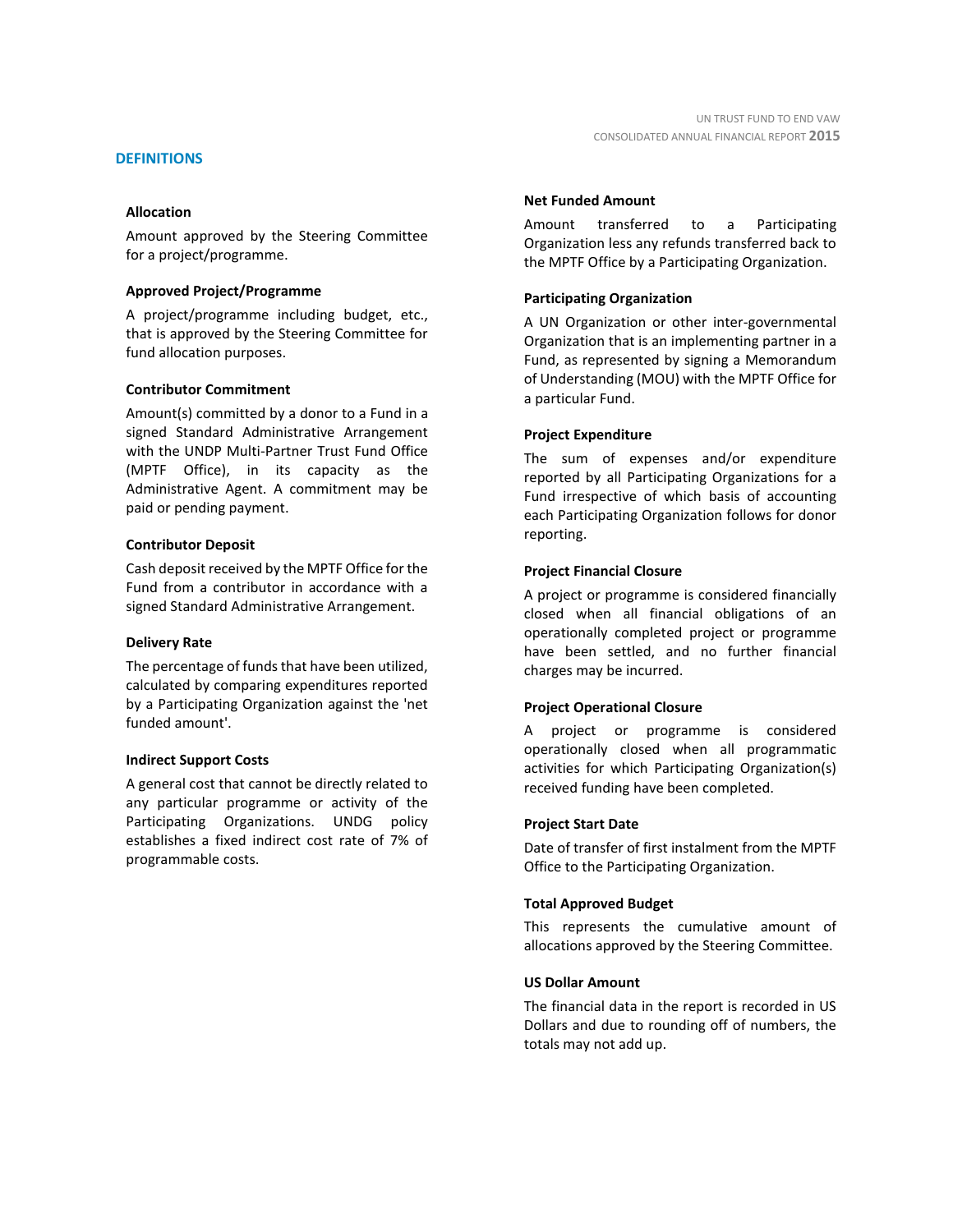#### **2015 FINANCIAL PERFORMANCE**

This chapter presents financial data and analysis of the UN Trust Fund to End VAW using the passthrough funding modality as of 31 December **2015**. Financial information for this Fund is also available on the MPTF Office GATEWAY, at the following address:

[http://mptf.undp.org/factsheet/fund/WAV00.](http://mptf.undp.org/factsheet/fund/WAV00)

# **1. SOURCES AND USES OF FUNDS**

As of 31 December **2015**, **1** contributors have deposited US\$ **6,091,464** in contributions and US\$ **42,746** has been earned in interest,

bringing the cumulative source of funds to US\$ **6,134,210.**

Of this amount, US\$ **6,061,899** has been transferred to **8** Participating Organizations, of which US\$ **5,713,614** has been reported as expenditure. The Administrative Agent fee has been charged at the approved rate of 1% on deposits and amounts to US\$ **60,915**. Table 1 provides an overview of the overall sources, uses, and balance of the UN Trust Fund to End VAW as of 31 December **2015**.

# **Table 1. Financial Overview, as of 31 December 2015 (in US Dollars)**

|                                                           | Annual 2014 | Annual 2015 | <b>Cumulative</b> |
|-----------------------------------------------------------|-------------|-------------|-------------------|
| <b>Sources of Funds</b>                                   |             |             |                   |
| <b>Gross Contributions</b>                                | 287,700     |             | 6,091,464         |
| Fund Earned Interest and Investment Income                | 295         | 630         | 10,309            |
| Interest Income received from Participating Organizations |             | 1,914       | 32,437            |
| Refunds by Administrative Agent to Contributors           |             |             |                   |
| Fund balance transferred to another MDTF                  |             |             |                   |
| <b>Other Revenues</b>                                     |             |             |                   |
| <b>Total: Sources of Funds</b>                            | 287,995     | 2,544       | 6,134,210         |
| <b>Use of Funds</b>                                       |             |             |                   |
| <b>Transfers to Participating Organizations</b>           |             | 298,173     | 6,061,899         |
| Refunds received from Participating Organizations         | (32, 686)   | (55, 475)   | (121, 277)        |
| <b>Net Funded Amount to Participating Organizations</b>   | (32, 686)   | 242,698     | 5,940,622         |
| <b>Administrative Agent Fees</b>                          | 2,877       | 0           | 60,915            |
| Direct Costs: (Steering Committee, Secretariatetc.)       |             |             |                   |
| <b>Bank Charges</b>                                       | 5           | 5           | 195               |
| <b>Other Expenditures</b>                                 |             |             |                   |
| <b>Total: Uses of Funds</b>                               | (29, 804)   | 242,703     | 6,001,732         |
| Change in Fund cash balance with Administrative Agent     | 317,799     | (240, 159)  | 132,478           |
| Opening Fund balance (1 January)                          | 54,838      | 372,637     |                   |
| <b>Closing Fund balance (31 December)</b>                 | 372,637     | 132,478     | 132,478           |
| Net Funded Amount to Participating Organizations          | (32, 686)   | 242,698     | 5,940,622         |
| Participating Organizations' Expenditure                  | 810,366     | 455,618     | 5,713,614         |
| <b>Balance of Funds with Participating Organizations</b>  |             |             | 227,008           |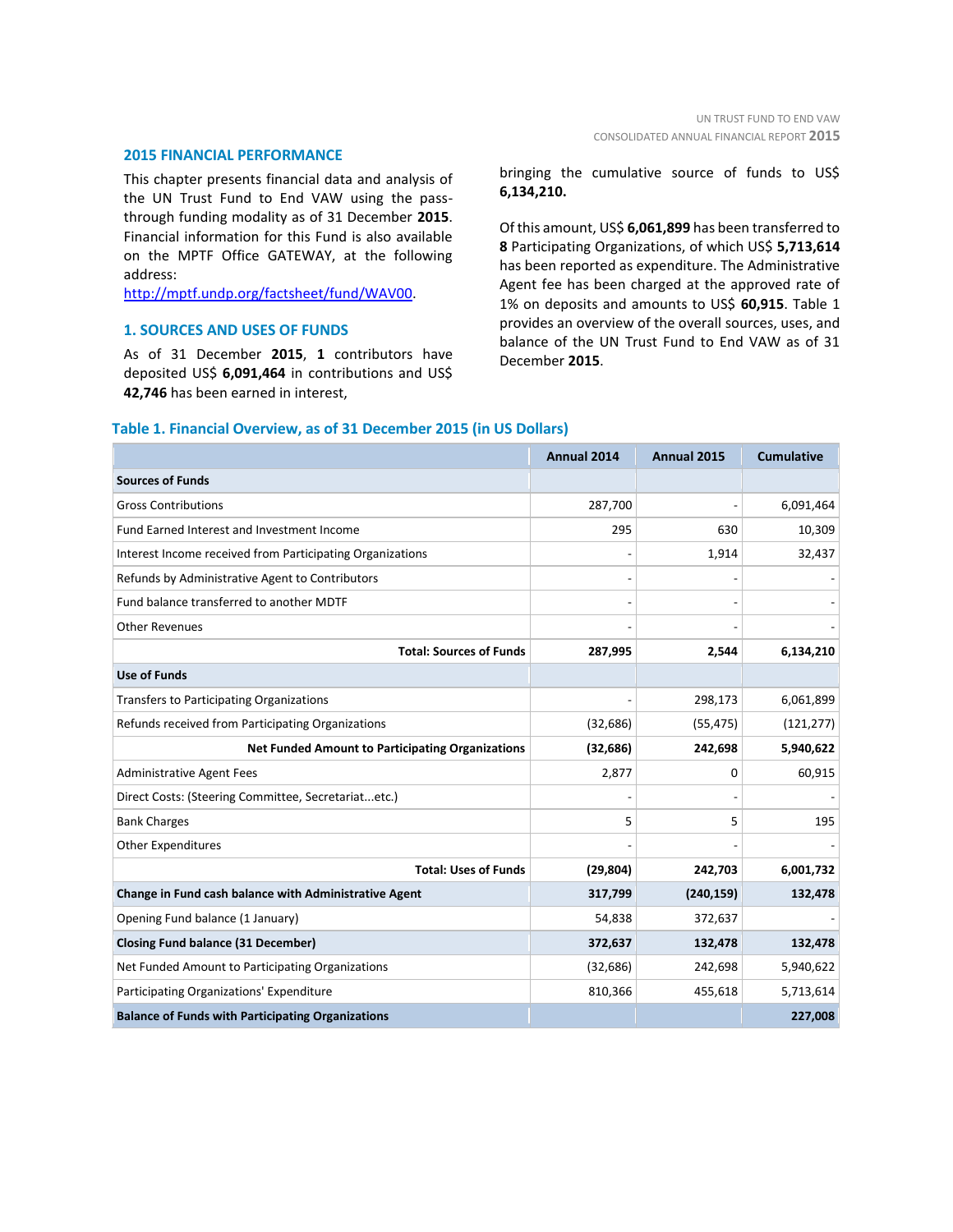# **2. PARTNER CONTRIBUTIONS**

Table 2 provides information on cumulative contributions received from all contributors to this Fund as of 31 December **2015**.

# **Table 2. Contributors' Deposits, as of 31 December 2015 (in US Dollars)**

| <b>Contributors</b> | <b>Prior Years</b><br>as of 31-Dec-2014 | <b>Current Year</b><br>Jan-Dec-2015 | <b>Total</b> |
|---------------------|-----------------------------------------|-------------------------------------|--------------|
| UN Women            | 6,091,464                               | -                                   | 6,091,464    |
| <b>Grand Total</b>  | 6,091,464                               |                                     | 6,091,464    |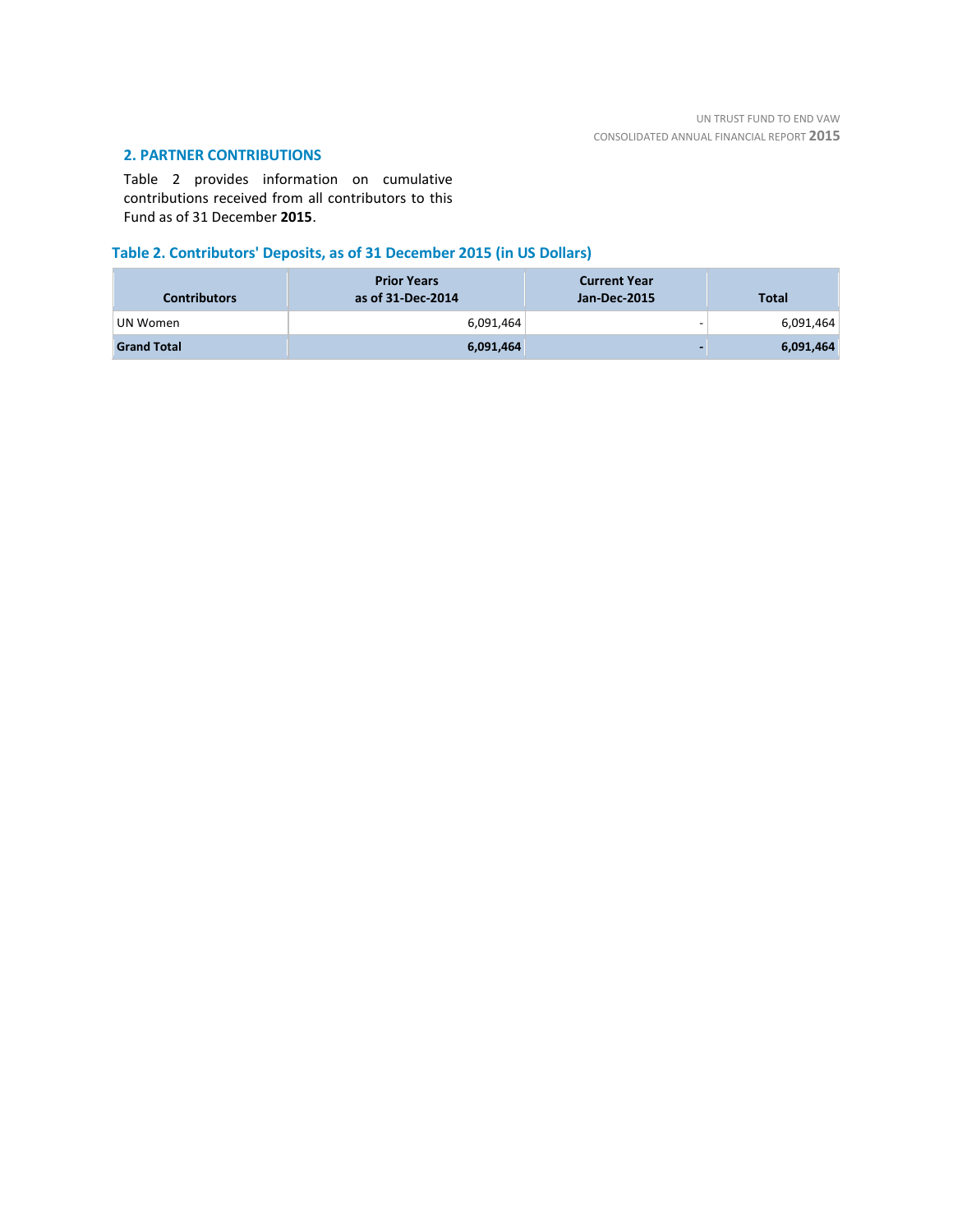# **3. INTEREST EARNED**

Interest income is earned in two ways: 1) on the balance of funds held by the Administrative Agent ('Fund earned interest'), and 2) on the balance of funds held by the Participating Organizations ('Agency earned interest') where their Financial Regulations and Rules allow return of interest

to the AA. As of 31 December **2015**, Fund earned interest amounts to US\$ **10,309** and interest received from Participating Organizations amounts to US\$ **32,437**, bringing the cumulative interest received to US\$ **42,746**. Details are provided in the table below.

# **Table 3. Sources of Interest and Investment Income, as of 31 December 2015 (in US Dollars)**

| <b>Interest Earned</b>                     | <b>Prior Years</b><br>as of 31-Dec-2014 | <b>Current Year</b><br><b>Jan-Dec-2015</b> | Total  |
|--------------------------------------------|-----------------------------------------|--------------------------------------------|--------|
| <b>Administrative Agent</b>                |                                         |                                            |        |
| Fund Earned Interest and Investment Income | 9,678                                   | 630                                        | 10,309 |
| <b>Total: Fund Earned Interest</b>         | 9,678                                   | 630                                        | 10,309 |
| <b>Participating Organization</b>          |                                         |                                            |        |
| <b>UNDP</b>                                | 24,749                                  |                                            | 24,749 |
| <b>UNESCO</b>                              | 720                                     |                                            | 720    |
| <b>UNFPA</b>                               | 1,169                                   |                                            | 1,169  |
| <b>UNWOMEN</b>                             | 3,885                                   | 1,914                                      | 5,799  |
| <b>Total: Agency earned interest</b>       | 30,523                                  | 1,914                                      | 32,437 |
| <b>Grand Total</b>                         | 40,201                                  | 2,544                                      | 42,746 |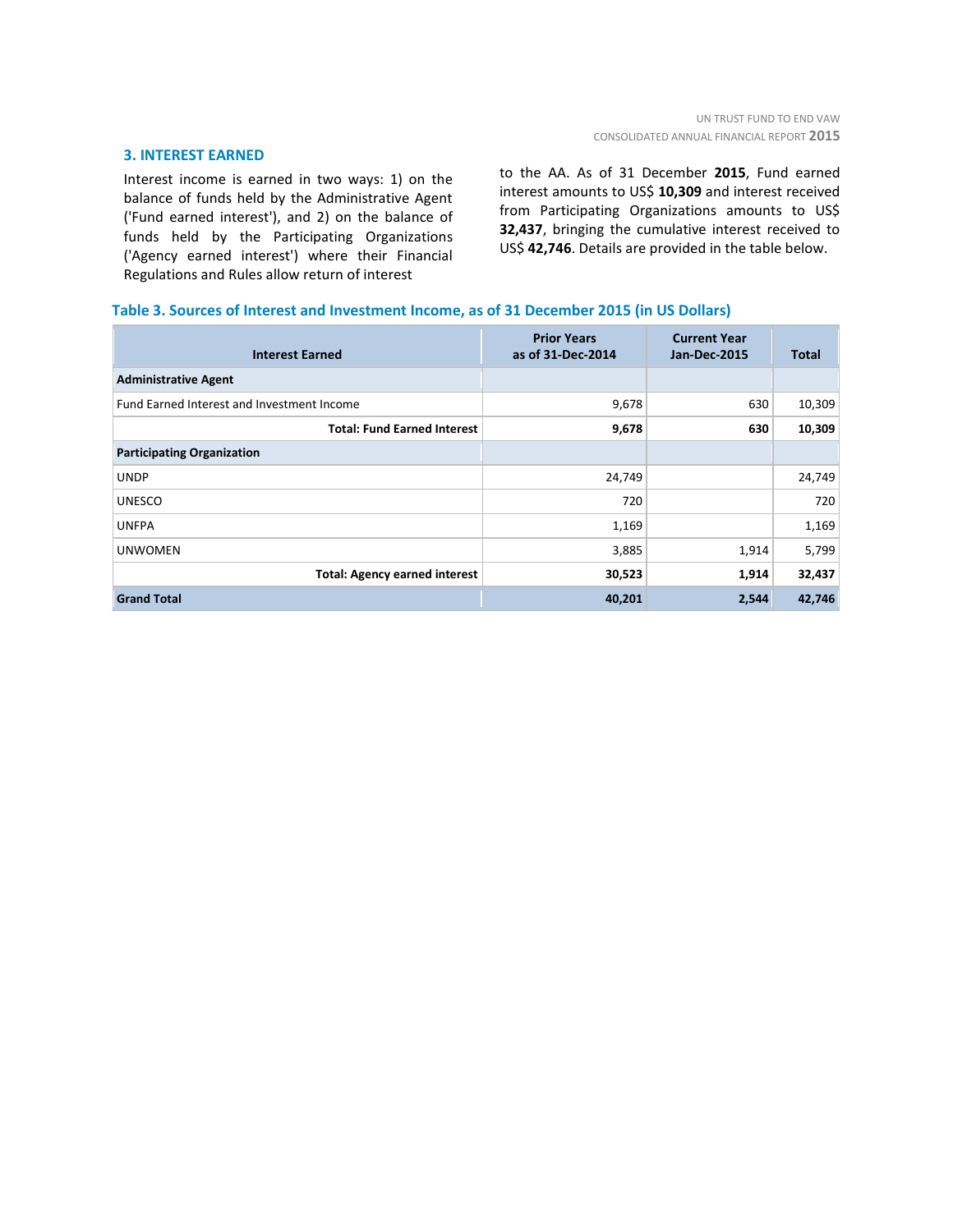# **4. TRANSFER OF FUNDS**

Allocations to Participating Organizations are approved by the Steering Committee and disbursed by the Administrative Agent. As of 31 December **2015**, the AA has transferred US\$ **6,061,899** to **8** Participating Organizations (see list below).

Table 4 provides additional information on the refunds received by the MPTF Office, and the net funded amount for each of the Participating Organizations.

|                 | Table 4. Transfer, Refund, and Net Funded Amount by Participating Organization, as of 31 December 2015 |  |
|-----------------|--------------------------------------------------------------------------------------------------------|--|
| (in US Dollars) |                                                                                                        |  |

| Participating      |                  |                | Prior Years as of 31-Dec-2014 | <b>Current Year Jan-Dec-2015</b> |                |                   | Total            |                |                   |
|--------------------|------------------|----------------|-------------------------------|----------------------------------|----------------|-------------------|------------------|----------------|-------------------|
| Organization       | <b>Transfers</b> | <b>Refunds</b> | <b>Net Funded</b>             | <b>Transfers</b>                 | <b>Refunds</b> | <b>Net Funded</b> | <b>Transfers</b> | <b>Refunds</b> | <b>Net Funded</b> |
| <b>IOM</b>         | 47,080           |                | 47,080                        |                                  |                |                   | 47,080           |                | 47,080            |
| PAHO/WHO           | 253,838          | (30)           | 253,808                       |                                  |                |                   | 253,838          | (30)           | 253,808           |
| <b>UNDP</b>        | 1,851,480        | (20,583)       | 1,830,897                     | 13,350                           | (37, 524)      | (24, 174)         | 1,864,830        | (58, 107)      | 1,806,723         |
| <b>UNESCO</b>      | 157,278          | (3, 242)       | 154,036                       |                                  |                |                   | 157,278          | (3, 242)       | 154,036           |
| <b>UNFPA</b>       | 1,636,251        | (41, 947)      | 1,594,303                     | 100,000                          |                | 100,000           | 1,736,251        | (41, 947)      | 1,694,303         |
| <b>UNICEF</b>      | 505,803          |                | 505,803                       |                                  | (13, 350)      | (13, 350)         | 505,803          | (13, 350)      | 492,453           |
| <b>UNWOMEN</b>     | 1,206,125        |                | 1,206,125                     | 184,823                          | (4,601)        | 180,222           | 1,390,948        | (4,601)        | 1,386,347         |
| <b>WHO</b>         | 105,872          |                | 105,872                       |                                  |                |                   | 105,872          |                | 105,872           |
| <b>Grand Total</b> | 5,763,726        | (65, 802)      | 5,697,924                     | 298,173                          | (55, 475)      | 242,698           | 6,061,899        | (121, 277)     | 5,940,622         |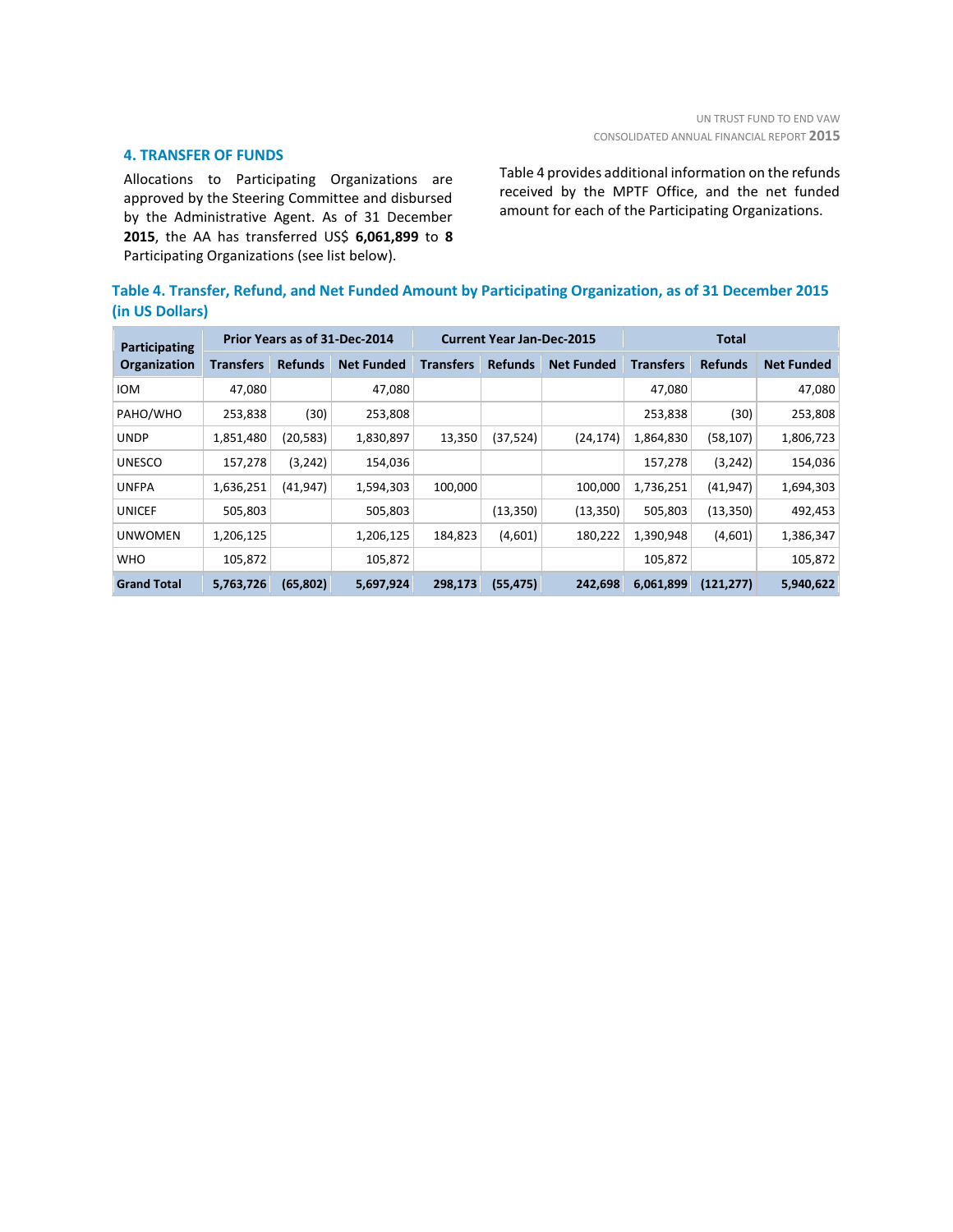# UN TRUST FUND TO END VAW

CONSOLIDATED ANNUAL FINANCIAL REPORT **2015**

# **5. EXPENDITURE AND FINANCIAL DELIVERY RATES**

All final expenditures reported for the year **2015** were submitted by the Headquarters of the Participating Organizations. These were consolidated by the MPTF Office.

# **5.1 EXPENDITURE REPORTED BY PARTICIPATING ORGANIZATION**

As shown in table below, the cumulative net funded amount is US\$ **5,940,622** and cumulative expenditures reported by the Participating Organizations amount to US\$ **5,713,614**. This equates to an overall Fund expenditure delivery rate of **96** percent.

# **Table 5. Net Funded Amount, Reported Expenditure, and Financial Delivery by Participating Organization, as of 31 December 2015 (in US Dollars)**

|                               |                    |                             | <b>Expenditure</b>                      |                                            |                   |                           |
|-------------------------------|--------------------|-----------------------------|-----------------------------------------|--------------------------------------------|-------------------|---------------------------|
| Participating<br>Organization | Approved<br>Amount | <b>Net Funded</b><br>Amount | <b>Prior Years</b><br>as of 31-Dec-2014 | <b>Current Year</b><br><b>Jan-Dec-2015</b> | <b>Cumulative</b> | <b>Delivery Rate</b><br>% |
| <b>IOM</b>                    | 47,080             | 47,080                      | 42,968                                  | 4,112                                      | 47,080            | 100.00                    |
| PAHO/WHO                      | 253,838            | 253,808                     | 253,808                                 |                                            | 253,808           | 100.00                    |
| <b>UNDP</b>                   | 1,864,830          | 1,806,723                   | 1,638,335                               | 160,407                                    | 1,798,742         | 99.56                     |
| <b>UNESCO</b>                 | 157,278            | 154,036                     | 148,499                                 | 5,509                                      | 154,008           | 99.98                     |
| <b>UNFPA</b>                  | 1,736,251          | 1,694,303                   | 1,592,910                               | 57,047                                     | 1,649,958         | 97.38                     |
| <b>UNICEF</b>                 | 492,453            | 492,453                     | 448,023                                 | 44,511                                     | 492,534           | 100.02                    |
| <b>UNWOMEN</b>                | 1,390,948          | 1,386,347                   | 1,027,581                               | 184,032                                    | 1,211,613         | 87.40                     |
| <b>WHO</b>                    | 105,872            | 105,872                     | 105,872                                 |                                            | 105,872           | 100.00                    |
| <b>Grand Total</b>            | 6,048,549          | 5,940,622                   | 5,257,996                               | 455,618                                    | 5,713,614         | 96.18                     |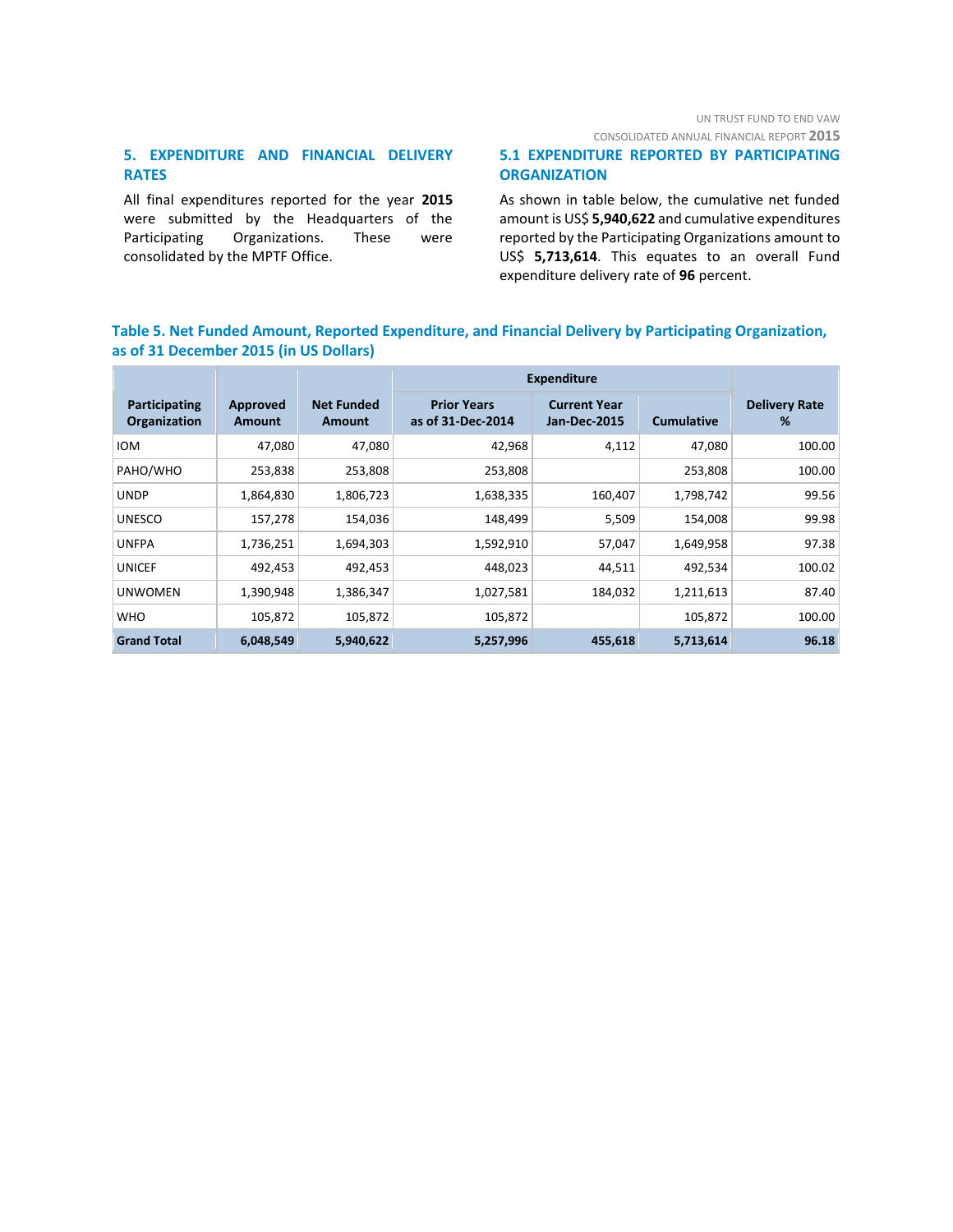# **5.3 EXPENDITURE BY PROJECT**

Table 5 displays the net funded amounts, expenditures reported and the financial delivery rates by Participating Organization.

# **Table 5. Expenditure by Project within Sector, as of 31 December 2015 (in US Dollars)**

|                    | Sector / Project No.and Project Title  | <b>Participating</b><br>Organization | <b>Total Approved</b><br><b>Amount</b> | <b>Net Funded</b><br><b>Amount</b> | <b>Total</b><br><b>Expenditure</b> | <b>Delivery Rate</b><br>℅ |
|--------------------|----------------------------------------|--------------------------------------|----------------------------------------|------------------------------------|------------------------------------|---------------------------|
|                    | <b>UN Trust Fund to End VAW</b>        |                                      |                                        |                                    |                                    |                           |
|                    |                                        | <b>UNDP</b>                          | 88,981                                 | 86,397                             | 86,397                             | 100.00                    |
|                    |                                        | <b>UNESCO</b>                        | 106,989                                | 103,747                            | 103,747                            | 100.00                    |
| 00072812           | <b>UNIFEM TF: China - Preventing</b>   | <b>UNFPA</b>                         | 227,803                                | 216,108                            | 216,108                            | 100.00                    |
|                    |                                        | <b>UNWOMEN</b>                       | 426,485                                | 421,884                            | 421,884                            | 100.00                    |
|                    |                                        | <b>UNDP</b>                          | 332,887                                | 314,887                            | 314,887                            | 100.00                    |
|                    |                                        | <b>UNFPA</b>                         | 137,762                                | 137,612                            | 137,612                            | 100.00                    |
| 00072969           | UNIFEM TF: MKD Domestic Viol           | <b>UNICEF</b>                        | 261,590                                | 261,590                            | 261,590                            | 100.00                    |
|                    |                                        | <b>UNWOMEN</b>                       | 137,602                                | 137,602                            | 137,602                            | 100.00                    |
|                    |                                        | <b>WHO</b>                           | 105,872                                | 105,872                            | 105,872                            | 100.00                    |
|                    |                                        | <b>UNDP</b>                          | 377,256                                | 377,256                            | 377,256                            | 100.00                    |
| 00073159           | <b>UNIFEM TF: BM - Sexual Violenc</b>  | <b>UNFPA</b>                         | 580,850                                | 554,732                            | 554,732                            | 100.00                    |
|                    | UNIFEM TF: Panama--Alianza por         | PAHO/WHO                             | 253,838                                | 253,808                            | 253,808                            | 100.00                    |
| 00074690           |                                        | <b>UNDP</b>                          | 362,345                                | 324,821                            | 324,821                            | 100.00                    |
|                    |                                        | <b>UNFPA</b>                         | 383,816                                | 379,831                            | 379,831                            | 100.00                    |
|                    |                                        | <b>IOM</b>                           | 47,080                                 | 47,080                             | 47,080                             | 100.00                    |
|                    |                                        | <b>UNDP</b>                          | 169,525                                | 169,525                            | 164,366                            | 96.96                     |
| 00081154           | UN WOMEN TF: Uruguay EVAW              | <b>UNESCO</b>                        | 50,289                                 | 50,289                             | 50,261                             | 99.94                     |
|                    |                                        | <b>UNFPA</b>                         | 306,020                                | 306,020                            | 305,256                            | 99.75                     |
|                    |                                        | <b>UNWOMEN</b>                       | 417,085                                | 417,085                            | 417,001                            | 99.98                     |
|                    |                                        | <b>UNDP</b>                          | 533,836                                | 533,836                            | 531,014                            | 99.47                     |
| 00084440           | UN WOMEN TF: Serbia EVAW               | <b>UNICEF</b>                        | 230,863                                | 230,863                            | 230,944                            | 100.04                    |
|                    |                                        | <b>UNWOMEN</b>                       | 224,953                                | 224,953                            | 199,890                            | 88.86                     |
|                    |                                        | <b>UNFPA</b>                         | 100,000                                | 100,000                            | 56,419                             | 56.42                     |
| 00093109           | UN WOMEN TF: Solomon Islands E         | <b>UNWOMEN</b>                       | 184,823                                | 184,823                            | 35,237                             | 19.07                     |
|                    | <b>UN Trust Fund to End VAW: Total</b> |                                      | 6,048,549                              | 5,940,622                          | 5,713,614                          | 96.18                     |
| <b>Grand Total</b> |                                        |                                      | 6,048,549                              | 5,940,622                          | 5,713,614                          | 96.18                     |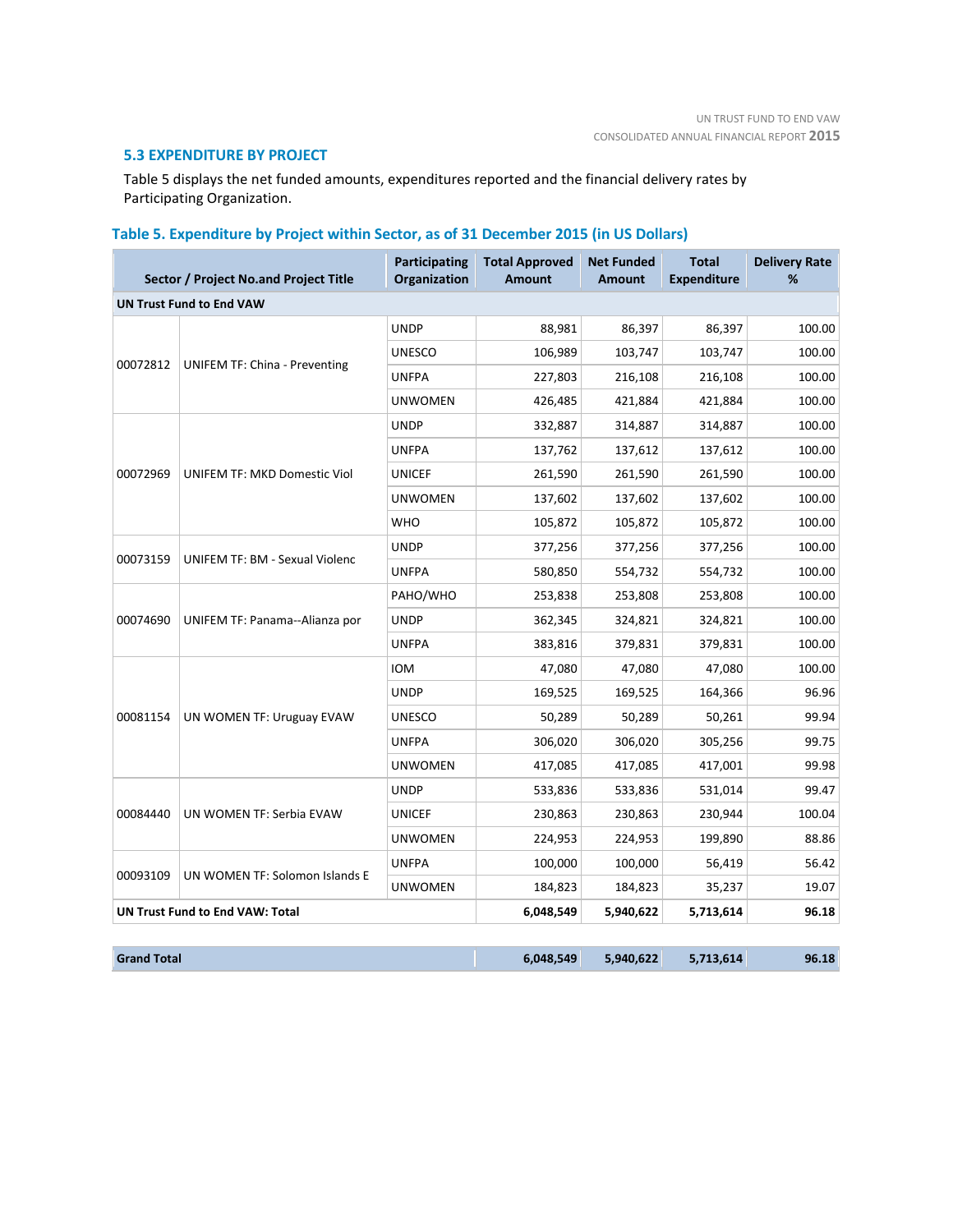# **5.3 EXPENDITURE BY PROJECT**

Table 5.1 displays the net funded amounts, expenditures reported and the financial delivery rates by Participating Organization.

# **Table 5.1 Expenditure by Project within Country, as of 31 December 2015 (in US Dollars)**

|          | <b>Country / Project No.and Project Title</b> | Participating<br><b>Organization</b> | Approved<br><b>Amount</b> | <b>Net Funded</b><br>Amount | <b>Expenditure</b> | <b>Delivery Rate</b><br>% |
|----------|-----------------------------------------------|--------------------------------------|---------------------------|-----------------------------|--------------------|---------------------------|
|          | <b>Bosnia and Herzegovina</b>                 |                                      |                           |                             |                    |                           |
|          | <b>UNIFEM TF: BM - Sexual Violenc</b>         | <b>UNDP</b>                          | 377.256                   | 377.256                     | 377,256            | 100.00                    |
| 00073159 |                                               | <b>UNFPA</b>                         | 580,850                   | 554.732                     | 554.732            | 100.00                    |
|          | <b>Bosnia and Herzegovina Total</b>           |                                      | 958,106                   | 931,989                     | 931,989            | 100.00                    |

| China              |                                      |                |         |         |         |        |
|--------------------|--------------------------------------|----------------|---------|---------|---------|--------|
|                    | <b>UNIFEM TF: China - Preventing</b> | <b>UNDP</b>    | 88,981  | 86,397  | 86,397  | 100.00 |
|                    |                                      | <b>UNESCO</b>  | 106,989 | 103,747 | 103,747 | 100.00 |
| 00072812           |                                      | <b>UNFPA</b>   | 227,803 | 216,108 | 216,108 | 100.00 |
|                    |                                      | <b>UNWOMEN</b> | 426,485 | 421,884 | 421,884 | 100.00 |
| <b>China Total</b> |                                      |                | 850,258 | 828,137 | 828,137 | 100.00 |

|                                     | <b>Fmr Yugoslav Rep of Macedonia</b> |                |         |         |         |        |  |
|-------------------------------------|--------------------------------------|----------------|---------|---------|---------|--------|--|
|                                     |                                      | <b>UNDP</b>    | 332,887 | 314,887 | 314,887 | 100.00 |  |
| 00072969                            |                                      | <b>UNFPA</b>   | 137,762 | 137,612 | 137,612 | 100.00 |  |
|                                     | <b>UNIFEM TF: MKD Domestic Viol</b>  | <b>UNICEF</b>  | 261,590 | 261,590 | 261,590 | 100.00 |  |
|                                     |                                      | <b>UNWOMEN</b> | 137,602 | 137,602 | 137,602 | 100.00 |  |
|                                     |                                      | <b>WHO</b>     | 105,872 | 105.872 | 105,872 | 100.00 |  |
| Fmr Yugoslav Rep of Macedonia Total |                                      | 975,713        | 957,563 | 957,563 | 100.00  |        |  |

| Panama                                     |              |              |         |         |         |        |
|--------------------------------------------|--------------|--------------|---------|---------|---------|--------|
| UNIFEM TF: Panama--Alianza por<br>00074690 |              | PAHO/WHO     | 253,838 | 253,808 | 253,808 | 100.00 |
|                                            |              | <b>UNDP</b>  | 362,345 | 324,821 | 324,821 | 100.00 |
|                                            |              | <b>UNFPA</b> | 383,816 | 379.831 | 379,831 | 100.00 |
|                                            | Panama Total |              |         | 958.460 | 958,460 | 100.00 |

| Serbia       |                          |                |         |         |         |        |
|--------------|--------------------------|----------------|---------|---------|---------|--------|
| 00084440     | UN WOMEN TF: Serbia EVAW | <b>UNDP</b>    | 533,836 | 533,836 | 531,014 | 99.47  |
|              |                          | <b>UNICEF</b>  | 230,863 | 230,863 | 230,944 | 100.04 |
|              |                          | <b>UNWOMEN</b> | 224,953 | 224,953 | 199,890 | 88.86  |
| Serbia Total |                          |                | 989,652 | 989,652 | 961,848 | 97.19  |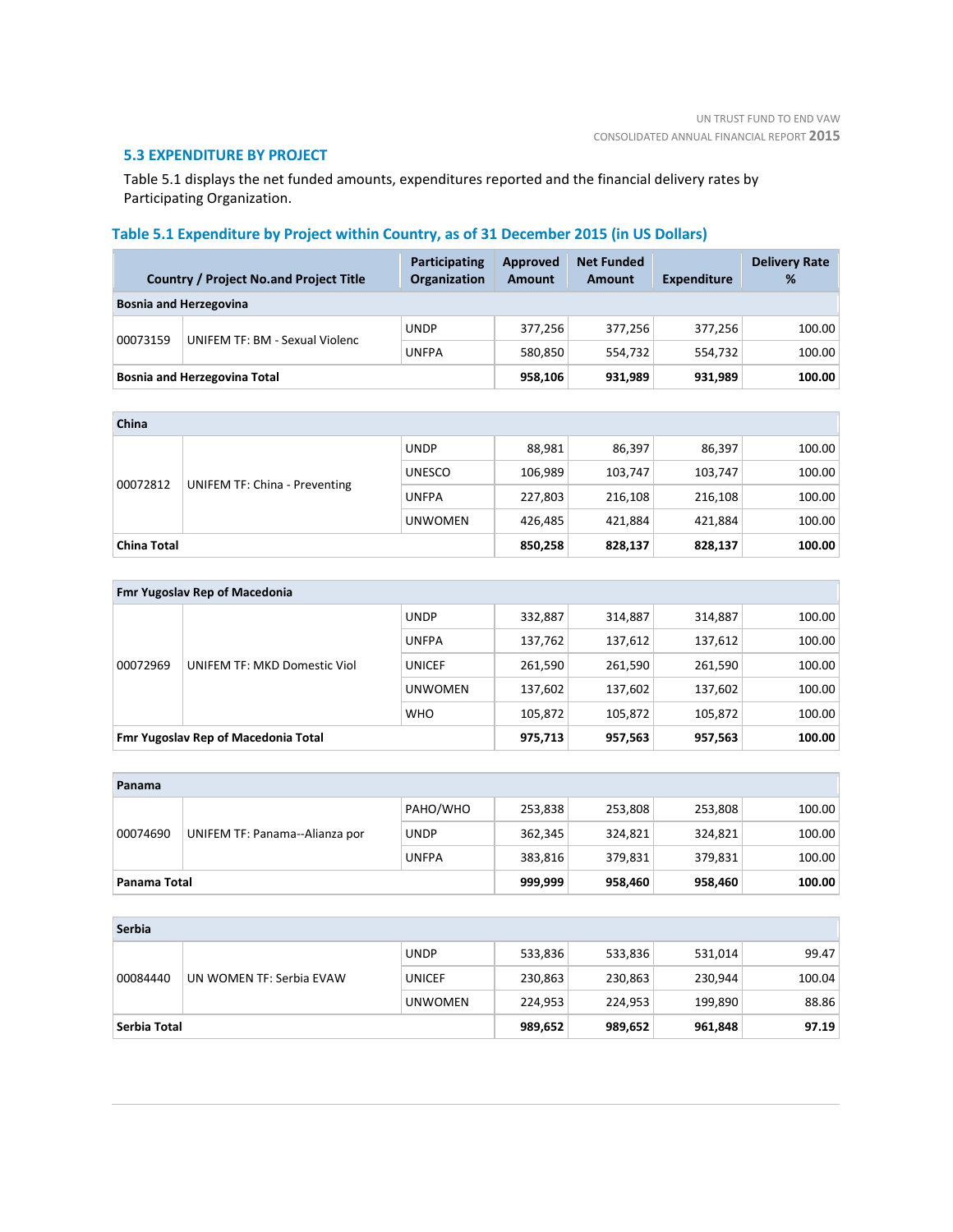| Solomon Islands              |                                |                |           |           |           |        |  |  |  |
|------------------------------|--------------------------------|----------------|-----------|-----------|-----------|--------|--|--|--|
|                              |                                | <b>UNFPA</b>   | 100,000   | 100,000   | 56,419    | 56.42  |  |  |  |
| 00093109                     | UN WOMEN TF: Solomon Islands E | <b>UNWOMEN</b> | 184,823   | 184,823   | 35,237    | 19.07  |  |  |  |
| <b>Solomon Islands Total</b> |                                |                | 284,823   | 284,823   | 91,656    | 32.18  |  |  |  |
|                              |                                |                |           |           |           |        |  |  |  |
| <b>Uruguay</b>               |                                |                |           |           |           |        |  |  |  |
|                              |                                | <b>IOM</b>     | 47,080    | 47,080    | 47,080    | 100.00 |  |  |  |
| 00081154                     | UN WOMEN TF: Uruguay EVAW      | <b>UNDP</b>    | 169,525   | 169,525   | 164,366   | 96.96  |  |  |  |
|                              |                                | <b>UNESCO</b>  | 50,289    | 50,289    | 50,261    | 99.94  |  |  |  |
|                              |                                | <b>UNFPA</b>   | 306,020   | 306,020   | 305,256   | 99.75  |  |  |  |
|                              |                                | <b>UNWOMEN</b> | 417,085   | 417,085   | 417,001   | 99.98  |  |  |  |
| <b>Uruguay Total</b>         |                                |                | 989,999   | 989,999   | 983,963   | 99.39  |  |  |  |
|                              |                                |                |           |           |           |        |  |  |  |
| <b>Grand Total</b>           |                                |                | 6,048,549 | 5,940,622 | 5,713,614 | 96.18  |  |  |  |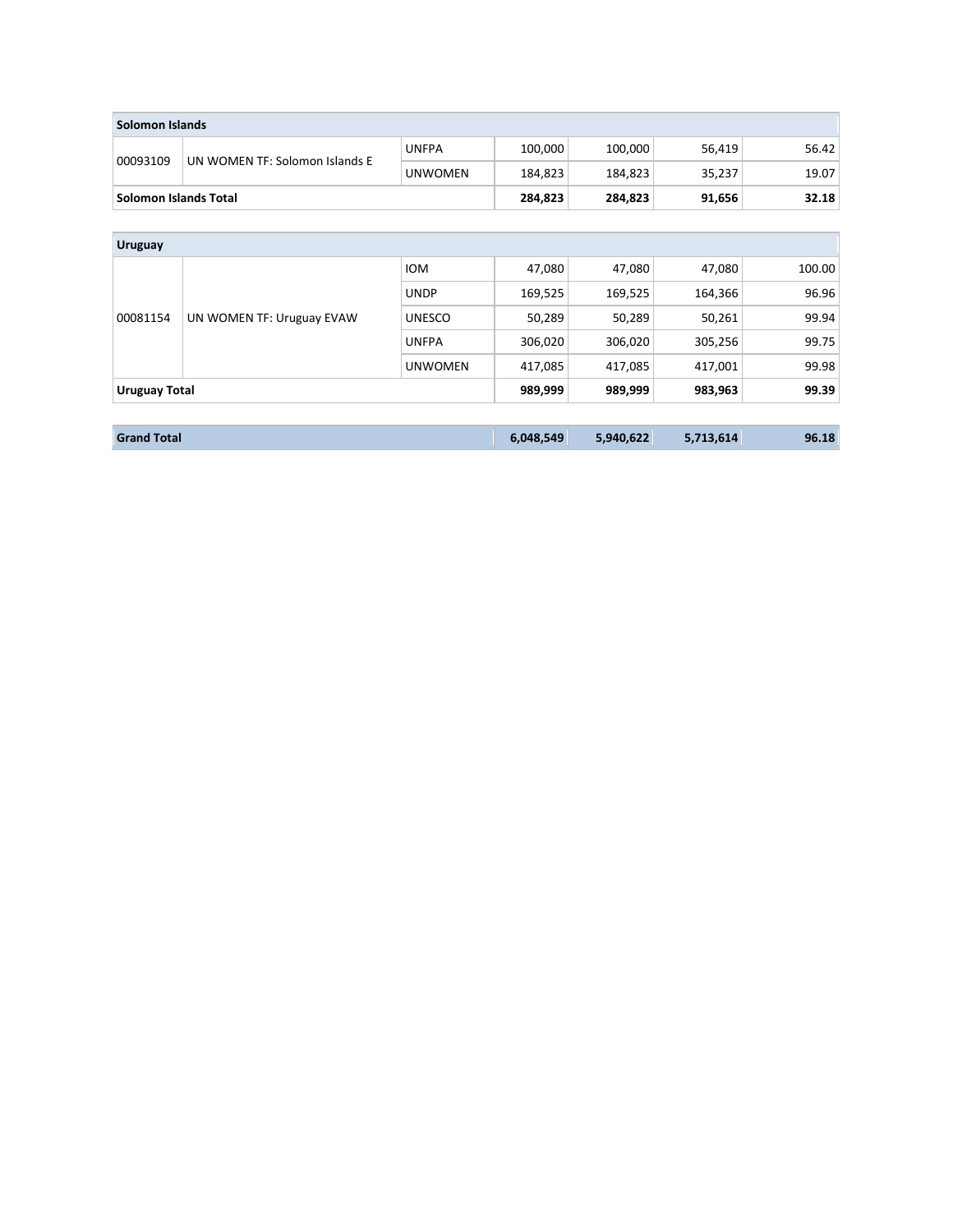# **5.4 EXPENDITURE REPORTED BY CATEGORY**

Project expenditures are incurred and monitored by each Participating Organization and are reported as per the agreed categories for inter-agency harmonized reporting. In 2006 the UN Development Group (UNDG) established six categories against which UN entities must report inter-agency project expenditures. Effective 1 January 2012, the UN Chief Executive Board (CEB) modified these categories as a result of IPSAS adoption to comprise eight categories. All expenditure incurred prior to 1 January 2012 have been reported in the old categories; post 1 January 2012 all expenditure are reported in the new eight categories. The old and new categories are noted to the right.

Table 6 reflects expenditure reported in the UNDG expense categories. Where the Fund has been operational pre and post 1 January 2012, the expenditures are reported using both categories. Where a Fund became operational post 1 January 2012, only the new categories are used.

# **2012 CEB Expense Categories**

- 1. Staff and personnel costs
- 2. Supplies, commodities and materials
- 3. Equipment, vehicles, furniture and depreciation
- 4. Contractual services
- 5. Travel
- 6. Transfers and grants
- 7. General operating expenses
- 8. Indirect costs

\_\_\_\_\_\_\_\_\_\_\_\_\_\_\_\_\_\_\_\_\_\_

#### **2006 UNDG Expense Categories**

- 1. Supplies, commodities, equipment & transport
- 2. Personnel
- 3. Training counterparts
- 4. Contracts
- 5. Other direct costs
- 6. Indirect costs

# **Table 6. Expenditure by UNDG Budget Category, as of 31 December 2015 (in US Dollars)**

|                                                       | <b>Expenditure</b>                      |                                            |              |                                                     |
|-------------------------------------------------------|-----------------------------------------|--------------------------------------------|--------------|-----------------------------------------------------|
| Category                                              | <b>Prior Years</b><br>as of 31-Dec-2014 | <b>Current Year</b><br><b>Jan-Dec-2015</b> | <b>Total</b> | <b>Percentage of Total</b><br><b>Programme Cost</b> |
| Supplies, Commodities, Equipment and Transport (Old)  | 172,352                                 | $\overline{\phantom{a}}$                   | 172,352      | 3.22                                                |
| Personnel (Old)                                       | 705,742                                 | $\overline{\phantom{a}}$                   | 705,742      | 13.18                                               |
| Training of Counterparts(Old)                         | 159,430                                 | $\qquad \qquad \blacksquare$               | 159,430      | 2.98                                                |
| Contracts (Old)                                       | 847,575                                 | $\overline{\phantom{a}}$                   | 847,575      | 15.83                                               |
| Other direct costs (Old)                              | 134,091                                 | $\overline{\phantom{a}}$                   | 134,091      | 2.50                                                |
| Staff and Personnel Cost (New)                        | 312,131                                 | $\qquad \qquad \blacksquare$               | 312,131      | 5.83                                                |
| Supplies, Commodities and Materials (New)             | 14,988                                  | 5,661                                      | 20,649       | 0.39                                                |
| Equipment, Vehicles, Furniture and Depreciation (New) | 17,996                                  | 1,438                                      | 19,433       | 0.36                                                |
| Contractual Services (New)                            | 1,511,167                               | 255,712                                    | 1,766,880    | 33.00                                               |
| Travel (New)                                          | 169,911                                 | 39,852                                     | 209,763      | 3.92                                                |
| Transfers and Grants (New)                            | 298,384                                 | 66,300                                     | 364,684      | 6.81                                                |
| <b>General Operating (New)</b>                        | 584,342                                 | 56,825                                     | 641,167      | 11.98                                               |
| <b>Programme Costs Total</b>                          | 4,928,108                               | 425,788                                    | 5,353,896    | 100.00                                              |
| <sup>1</sup> Indirect Support Costs Total             | 329,888                                 | 29,830                                     | 359,718      | 6.72                                                |
| <b>Total</b>                                          | 5,257,996                               | 455,618                                    | 5,713,614    |                                                     |

**1 Indirect Support Costs** charged by Participating Organization, based on their financial regulations, can be deducted upfront or at a later stage during implementation. The percentage may therefore appear to exceed the 7% agreed-upon for on-going projects. Once projects are financially closed, this number is not to exceed 7%.